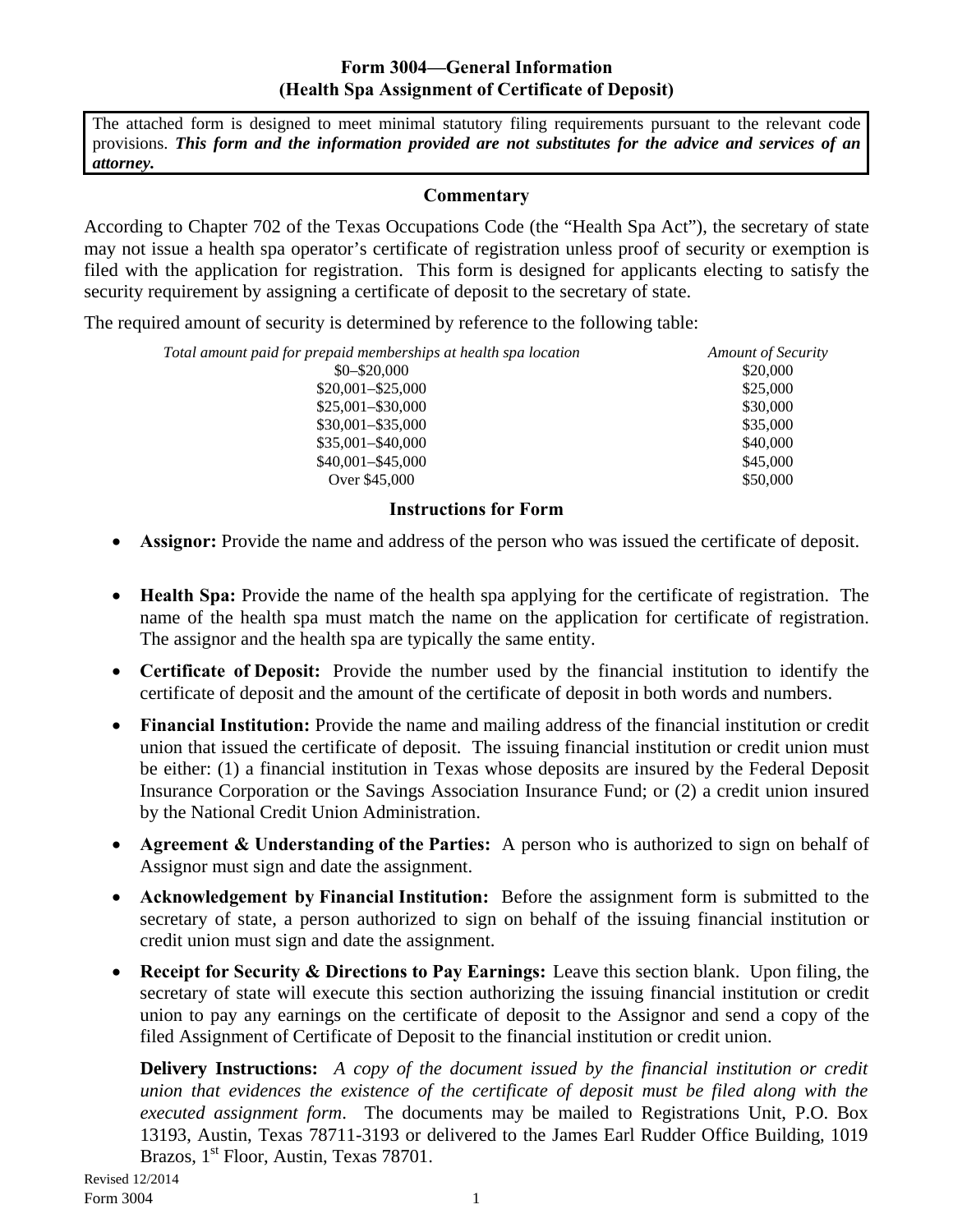| Form #3004<br>Rev. 12/2014<br>Submit to:<br><b>SECRETARY OF STATE</b><br><b>Registrations Unit</b><br>P O Box 13193<br>Austin, TX 78711-3193<br>512-475-0775<br>512-475-2815 - Fax<br><b>Filing Fee: None.</b> |                        | <b>HEALTH SPA ASSIGNMENT OF</b><br><b>CERTIFICATE OF DEPOSIT</b> |        | This space reserved for office use |     |
|----------------------------------------------------------------------------------------------------------------------------------------------------------------------------------------------------------------|------------------------|------------------------------------------------------------------|--------|------------------------------------|-----|
| <b>ASSIGNOR</b>                                                                                                                                                                                                | Name:                  |                                                                  |        |                                    |     |
|                                                                                                                                                                                                                | <b>Mailing Address</b> | City                                                             |        | <b>State</b>                       | Zip |
| <b>HEALTH SPA</b>                                                                                                                                                                                              | Name:                  |                                                                  |        |                                    |     |
|                                                                                                                                                                                                                | Location               | City                                                             |        | <b>State</b>                       | Zip |
| <b>CERTIFICATE</b><br>OF DEPOSIT                                                                                                                                                                               | Number:<br>Amount:     |                                                                  | Payee: | The State of Texas                 |     |
| <b>FINANCIAL</b><br><b>INSTITUTION</b>                                                                                                                                                                         | Name:                  |                                                                  |        |                                    |     |
|                                                                                                                                                                                                                | <b>Mailing Address</b> | City                                                             |        | <b>State</b>                       | Zip |

# *AGREEMENT & UNDERSTANDING OF THE PARTIES*

In order to obtain a certificate of registration for the health spa specified and for the purpose of providing security for *financial loss* due to the cessation of operation of the health spa identified, the ASSIGNOR specified, for the benefit of the state and each member of the health spa who suffers *financial loss* due to the health spa's cessation of operation, in the name of the health spa, assigns and sets over irrevocably to the secretary of state any and all right, title, claim and interest of whatever nature of ASSIGNOR in and to the CERTIFICATE OF DEPOSIT ("CD") described above. For the purpose of this assignment, "financial loss" shall be determined under the Health Spa Act, Texas Occupations Code, Chapter 702.

ASSIGNOR agrees that this assignment carries with it the right to any insurance on the CD that may now or in the future exist and includes and gives to the secretary of state the exclusive right to redeem, collect and withdraw at any time any part of or the full amount of the CD to be applied as a payment to the state or to any member of the health spa identified who suffers *financial loss* due to the health spa's cessation of operation. (The right of the secretary of state to apply the CD shall not be affected by a subsequent change in the trade name or business location of the person or entity on whose behalf this assignment is executed.)

ASSIGNOR understands and agrees that by this assignment all right, title and claim to interest in, use of and control over the disposition of the CD is relinquished and that such CD is to be held by the financial institution identified to the sole use and subject to the exclusive control of the secretary of state. This CD may be released only by the secretary of state's written direction.

This is notification by the ASSIGNOR to the financial institution of the terms of this assignment.

Date:

Signature of authorized person for ASSIGNOR

Printed or typed name of authorized person for ASSIGNOR

### *ACKNOWLEDGEMENT BY FINANCIAL INSTITUTION*

The FINANCIAL INSTITUTION acknowledges the assignment of this CERTIFICATE OF DEPOSIT ("CD") to the secretary of state. We certify that we have recorded the assignment and have retained a copy. We certify that we do not have, nor do we have knowledge of, anyone else having any lien, encumbrance,

Form 3004 2